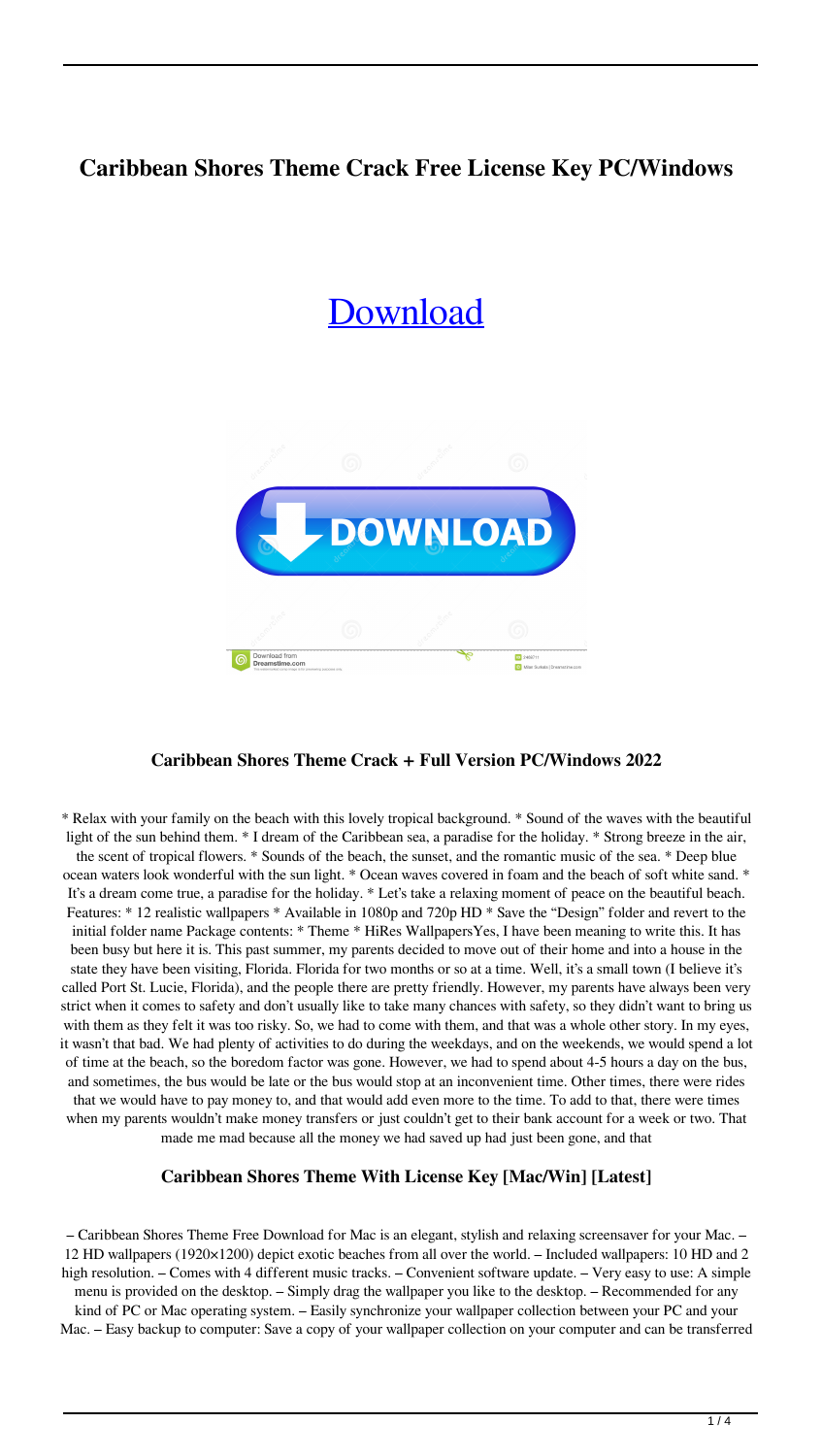to any computer and restored in just a couple of minutes. – This version is also available in Full Version, and has an additional feature: To create a unique wallpaper image from your own photos! – For any comments or suggestions, please feel free to contact us. – Regards, Please remember to rate this app if you love it. – Thanks, and enjoy!BEGIN:VCALENDAR VERSION:2.0 PRODID:-//tzurl.org//NONSGML Olson 2018g-rearguard//EN BEGIN:VTIMEZONE TZID:Europe/Berlin TZURL: X-LIC-LOCATION:Europe/Berlin BEGIN:STANDARD TZOFFSETFROM:+011705 TZOFFSETTO:+011705 TZNAME:EET DTSTART:18811021T000000 RDATE:18811021T000000 END:STANDARD BEGIN:DAYLIGHT TZOFFSETFROM:+011705 TZOFFSETTO:+0200 TZNAME:EEST DTSTART:19711101T030000 RDATE:19711101T030000 RDATE:19851102T030000 RDATE:19841027T030000 RDATE:19851026T030000 RDATE:19861027T030000 RDATE:19871025T030000 RDATE:19881030T030000 RDATE:19891029T030000 RDATE:19901028T03 77a5ca646e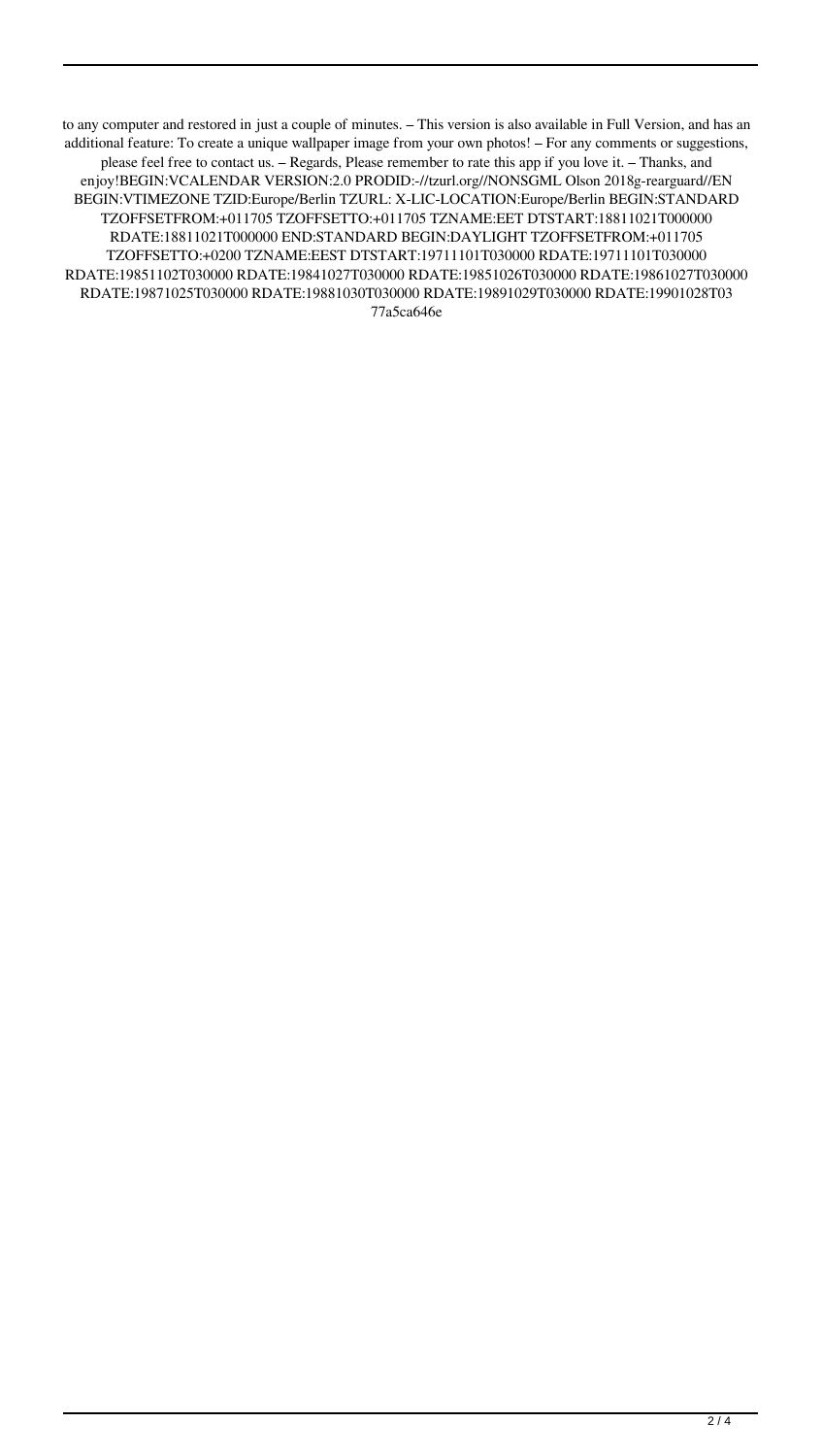## **Caribbean Shores Theme Torrent**

Oceanfront, island, island, city, city, coast, desert, fishing village, lake, mountain, port, seashore...this theme gives you access to a selection of beautiful, relaxing, and relaxing wallpapers for your phone or tablet. One day, you're surfing the Internet, and you get the idea to take your mobile phone and show it to your friends as proof that you were on holiday in the Caribbean. Forget about scammers that steal your money! So relax, get ready for a full week of fun! 14:36 COLONIAL COLORS | 2017 | THE COLONIAL COLORINGS BEAUTIFUL GIFT COLONIAL COLORS | 2017 | THE COLONIAL COLORINGS BEAUTIFUL GIFT COLONIAL COLORS | 2017 | THE COLONIAL COLORINGS BEAUTIFUL GIFT The Colonial ColorsBeautifulGift is perfect for you to show your love and appreciation for anyone in your life. Whether it be a boy, girl, husband, wife, grandma, grandpa, brother, sister, best friend, son, daughter, co-worker, or mother! Colonial Colors offers the most romantic and thoughtful gifts for all life's special occasions. From the first day of, to the last day of, to anniversary! For more great gift ideas, visit To read more about the amazing stories of our patrons and clients, please visit: Thank you for watching and God bless! If you want to get in touch with us, feel free to email us at: contact@awakenbehold.com Website: Facebook: Twitter: A Blast From The Past | 2018 is here! (Christmas in Jamaica) Let's have a blast from the past on this Christmas Jamaican vacation video. Today we're getting a little tropical Christmas feeling with a trip to Jamaica. We stay at the beautiful exclusive Rose Hall Plantation, where the whole property is built with Christmas in mind. It is evocative of old style Jamaican culture and emotions. And the Christmas

## **What's New In?**

"Caribbean Shores Theme" is an exciting theme featuring pictures of 12 exotic beaches from the Caribbean. You can personalize your desktop by picking the theme background you want, and you can adjust colors as you like. It also features four desktop widgets that you can use to get notified of any recent emails and to display the time. NOTE: Before installing this theme you will need to have the "Desktop Widgets" and "Desktop Icons" themes already installed and running on your computer, and you will also need to make sure you have at least 8 gigabytes of free space on your computer's hard drive. Key Features: 12 amazing Caribbean island wallpapers 4 desktop widgets time/date clock screenshot to show a picture of your desktop icon for trash can to help you get rid of temporary files desktop icon for your browser and Internet ExplorerABSTRACT This is a proposal to conduct a five year mentored (K23) research project with the long term goal of becoming an independent investigator. The study is designed to provide a rigorous experimental foundation for a pilot study examining treatment strategies for tinnitus in children. In particular, we aim to conduct a pilot randomized control trial (RCT) to evaluate whether noninvasive, behavioral interventions for tinnitus in children are associated with reduced tinnitus severity. Over the past 20 years there has been tremendous growth in the number of children who seek treatment for tinnitus and related comorbidities. Although tinnitus is thought to be one of the most prevalent conditions of childhood, no controlled studies to evaluate the efficacy of treatments for tinnitus in children have been reported in the literature. Lack of controlled studies and a poor understanding of the pathophysiology of tinnitus have contributed to the inadequate provision of services for children. The goals of the study are to: 1) provide training in the conduct of behavioral interventions, research methodology, statistics, child development and adolescent psychiatry, to develop skills that will ensure the successful completion of the proposed study, and 2) obtain preliminary data that will be used to support a larger RCT of tinnitus in children. A larger RCT is necessary to improve the quality of care for children with tinnitus and to provide a stronger foundation for future translational research and development of tinnitus treatments in children. Participants  $(n = 40)$  will be recruited from the UC Davis Tinnitus Treatment Center and randomized to one of two treatment conditions, where one group will receive a non-invasive intervention to alter the salience of tinnitus (Heed and Risberg, 2003) while the other will receive a sham intervention. The primary dependent measures will be tinnitus-related distress and functional outcomes. The results from this study will provide the foundation for a larger, more rigorous RCT that will test the efficacy of non-invasive treatment strategies